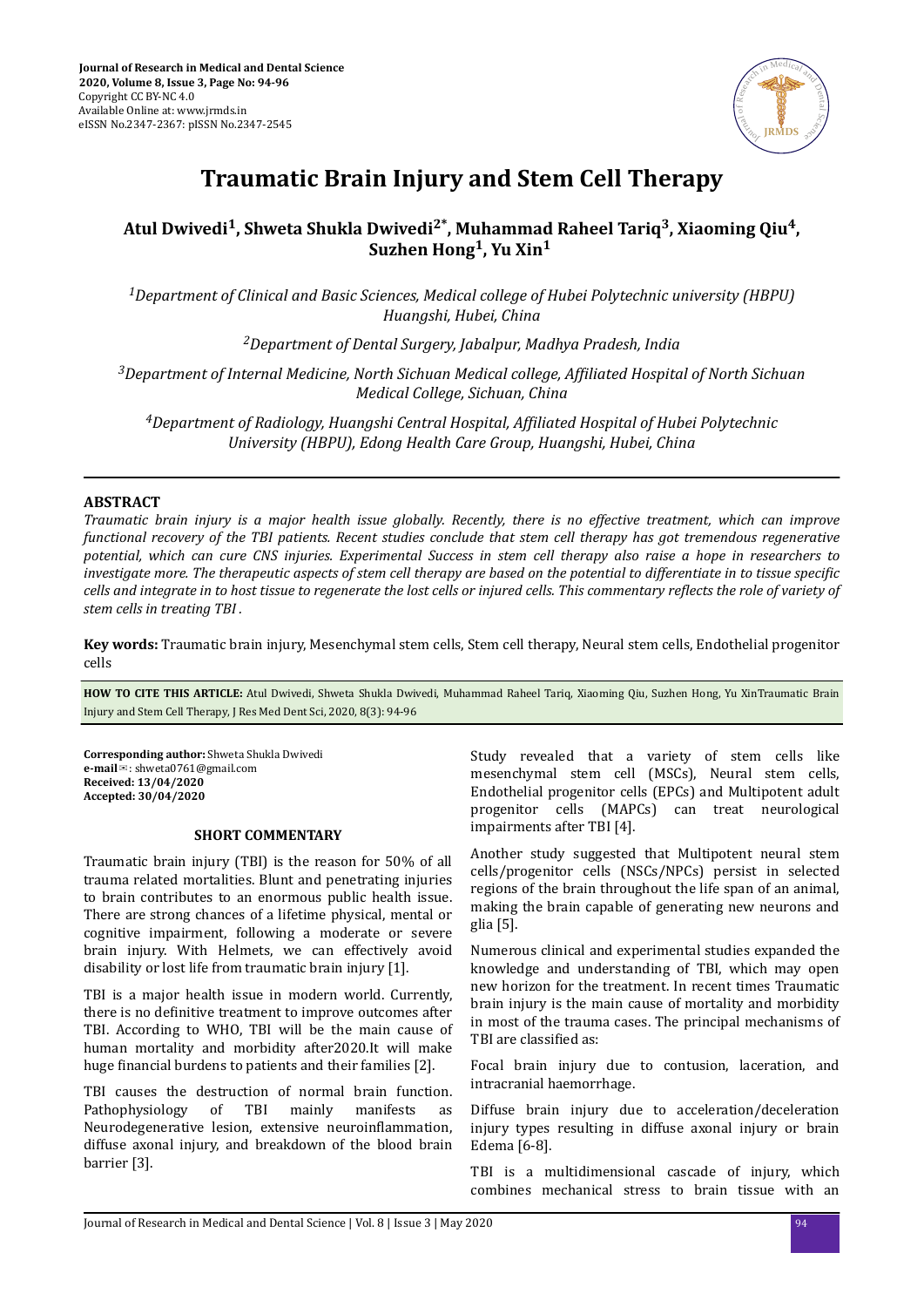imbalance between metabolism and cerebral blood flow (CBF), brain Edema, excitotoxicity, inflammatory, and apoptotic phenomenon. A better understanding about TBI may offer wide spectrum of therapeutic strategies, such as, management of CPP (cerebral perfusion pressure), mechanical hyperventilation, kinetic therapy for improving oxygenation, to reduce excitotoxicity, and Intracranial Pressure (ICP). Even after adopting all the appropriate strategies, the individual's recovery often remains unpredictable. It requires meticulous planning and monitoring of individuals injured brain function in order to giving a multidimensional therapeutic approach according to specific condition of the patient [9].

Clinical trials indicated that MSC transplantation has potential to become an effective treatment for TBI Patients. Additionally, umbilical cord mesenchymal stem cells transplantation improved the neurological outcomes safely and effectively in the patient with TBI consequences [10].

Contrarily, MSCs cannot act as agent of cell replacement as they do not differentiate in to neural cells or tissues, which can be grafted. This is the reason, because of which, therapeutic role of MSC in TBI lesion and its relevance to human remains unknown [11].

Endothelial progenitor cells (EPCs) play a key and active role in revascularization, repair of tissues damaged by traumatic injury, ischemic, and inflammatory injuries. EPCs may also serve as prognostic marker for TBI. This study also demonstrated that increase in circulating EPCs is closely associated with improved clinical outcome in TBI patients. Factors that limit or prevent EPC mobilization remain unidentified. Furthermore, the level of circulating EPCs don't show any relation with type of injury or Type of treatments given [12].

Interestingly ,circulating EPCs have been found to rapidly accumulate in the ischemic area in order to improve local blood flow, as there is enough evidences to suggest that peripheral EPCs actively participate in tissue repair ,angiogenesis ,and vascular repair to restore normal blood flow in traumatised area [13]. And number of circulating EPCs is reversely associated with the size of ischemic area [14]. Investigation of Neural Stem Cells (NSC)seeding on to polymer scaffolds and their implantation into infarcted brain cavities of mouse brain has shown an increase in neuronal tissue differentiation and regeneration of cortical tissue [15].

Another finding reveals that transplantation of intracerebral rat neural stem cell 7 days after a moderate TBI can improve motor functions but does not show improvement in cognitive function recovery [16].

Previous study has shown that acute NSC transplantation may be helpful in the recovery after TBI. Fetal rodent cortical tissues were isolated and transplanted in to injured cortical tissue of adult rats 24 h after a fluid percussion injury. Significant Improvements in motor and cognitive function, along with remarkable transplant survival and interaction between injured brain and transplanted cells were reported [17].

# **CONCLUSION**

Stem cell therapy may be an important breakthrough in the handling TBI, as It has made a tremendous progress in recent years. We need to enhance our knowledge , understanding, and factors, which can improve the outcome of stem cell therapy in the treatment of TBI patient . Moreover, large number of issues like safety and efficacy of stem cell therapy, are also remains to be solved. Therefore, large sized clinical trials warranted before giving any premature consensus.

## **REFERENCES**

- 1. Kraus JF, Fife D, Conroy C. Paediatric brain injuries: The nature, clinical course, and early outcomes in a defined United States population. Pediatr 1987; 79:501-507.
- 2. Maas AIR, Menom DK, Adelson PD, et al. Traumatic brain injury: Integrated approaches to improve prevention, clinical care, and research. Lancet Neurol 2017; 16:987-1048.
- 3. Xiong Y. Mahmood A, Lu D, et al. Histological and functional outcomes after traumatic brain injury in mice null for the erythropoietin receptor in the central nervous system. Brain Res 2008; 1230:247-257.
- 4. Cox CS. Cellular therapy for traumatic neurological injury. Pediatr Res 2018; 83:325-332.
- 5. Lois C, Alvarez-Buvlla A. Proliferating subventricular zone cells in the adult mammalian forebrain can differentiate into neurons and glia. Proc Natl Acad Sci 1993; 90:2074-2077.
- 6. Baethmann A, Eriskat J, Stoffel M, et al. Special aspects of severe head injury: Recent developments. Curr Opin Anaesthesiol 1998; 11:193-200.
- 7. McIntosh TK, Smith DH, Meany DF, et al. Neuropathological sequele of traumatic brain injury :relationship to neurochemical and biochemical mechanisms. Lab Invest 1996; 74:315-42.
- 8. Nortje J, Menon DK. Traumatic brain injury: Physiology,mechanisms, and outcome. Curr Opin Neurol 2004; 17:711-718.
- 9. Steiner LA, Andrew PJ. Monitoring the injured brain: ICP and CBF. Br J Anaesth 2006; 97:26-38.
- 10. Wang S, Cheng H, Dai G, et al. Umbilical cord mesenchymal stem cell transplantation significantly improve neurological function in patients with sequelae of traumatic brain injury. Brain Res 2013; 1532:76-84.
- 11. Clervius H, Baig M, Mahavadi A, et al. Human neural stem cell transplants to address multiple pathologies associated with traumatic brain injury. Neural Regen Res 2019; 14:1699-700.
- 12. Liu L, Wei H, Chen F, et al. Endothelial progenitor cells correlate with clinical outcome of traumatic brain injury. Critical Care Med 2011; 39:1760-1765.
- 13. Rouhl RPW, van Oostenbrugge RJ, Damoiseaux J, et al. Endothelial progenitor cell research in strike: A